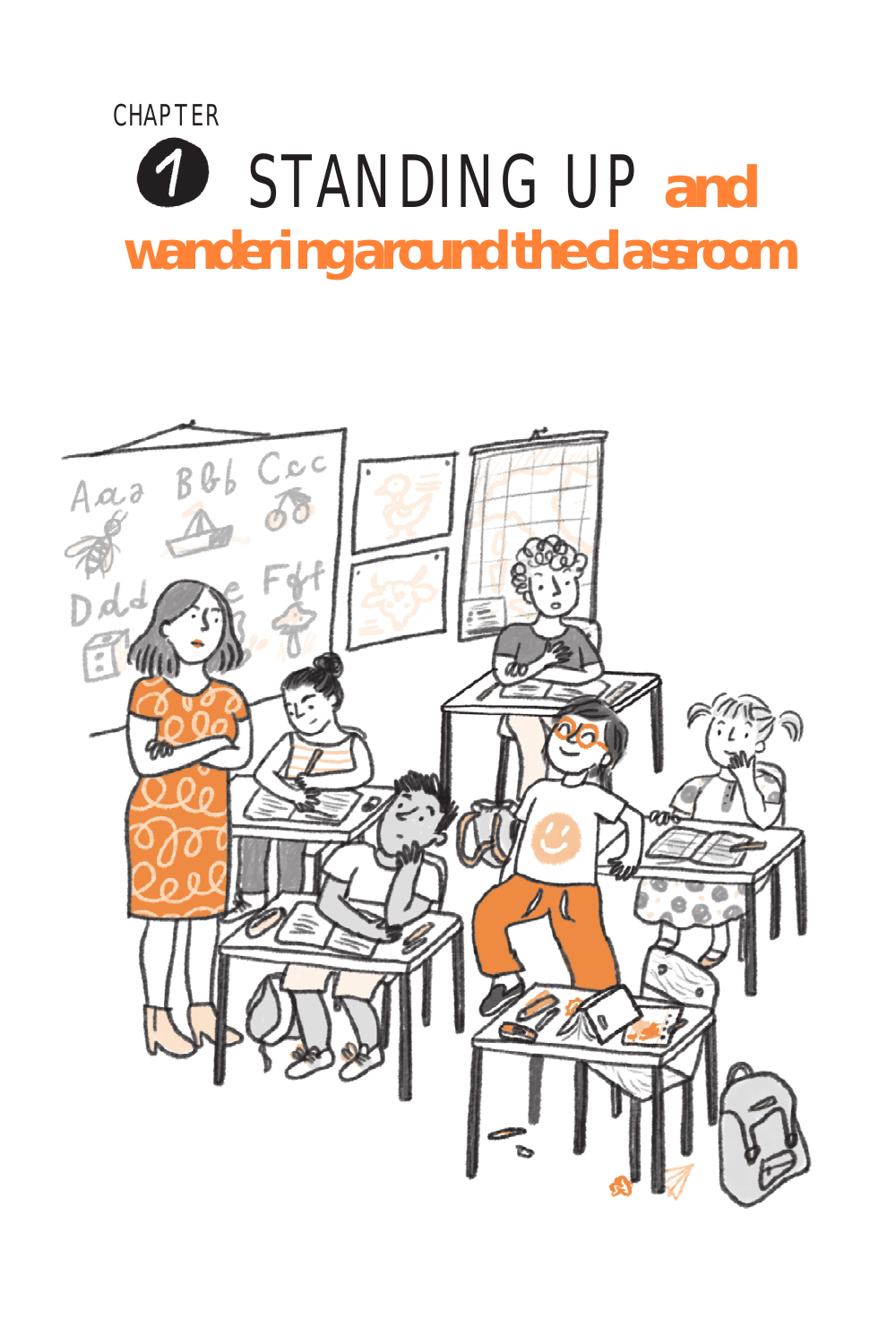# WHY DOES HE/SHE DO THAT?

Because he/she has trouble controlling himself/herself and his/her impulses to stand up and move.

Because he/she has a need to do several things, to be forever active and in constant motion.

Because he/she moves whenever he/she wants to and cannot understand the reason why he/she HAS TO stay still.

# WHAT TO DO

Create a quiet corner Introduce regular breaks into the lesson If the child stands up WITHOUT disturbing, ignore him/her Assign the child Small tasks so that he/she can move (hand out materials to classmates, go to the school office, etc.) Allow the child to leave the classroom once every hour Be patient

|  | WHAT NOT TO DO                                   |
|--|--------------------------------------------------|
|  | X DO NOT expect the child to stay still          |
|  | X DO NOT write the child up                      |
|  | X DO NOT make the child skip recess time         |
|  | X DO NOT scold the child                         |
|  | X DO NOT raise your voice                        |
|  | X DO NOT forbid the child to leave the classroom |
|  | once every hour                                  |
|  |                                                  |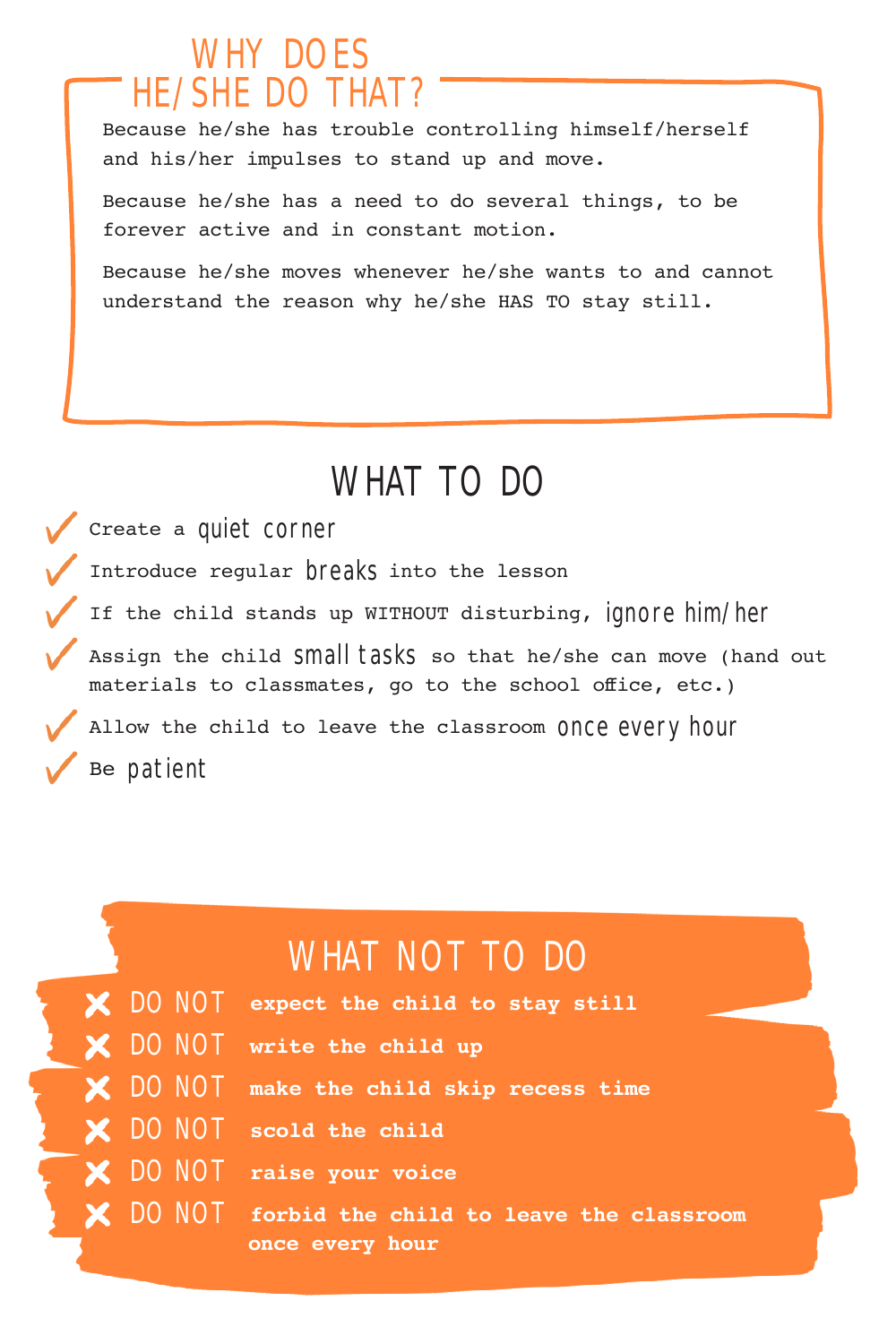#### **Analysis of the problem behaviour**

When the need to move becomes urgent, almost uncontrollable, the child stands up and begins his/her «perpetual motion».

Children with ADHD have di culty in controlling themselves and managing this impulse. Remember it is not a provocation of rudeness nor disobedience, but a physical need. The way these children feel this need is atypical compared to the others and they are not able to inhibit it.

Being hyperactive means doing several things — usually too many — at the same time and therefore being in «hyper» activity.

It makes little sense to expect the child to have self-control in class, because self-control is not an inborn ability. It is therefore necessary to get the child used to the pace of the classroom work with constancy and patience. These children never stay still. They lack «social intuition», that is they do not instinctively understand how they should behave. The fact that everyone is seated is not enough to convince them to remain seated: they think those who do not constantly stand up are «strange»!

They get bored remaining seated because they think it is something meaningless: «I can listen to the teacher standing, I can write standing with a knee on the chair, I can slouch at the desk... what's the problem?». This problem behaviour usually arises in the first year of primary school and persists, in a less marked way, until the third year. In pupils with severe ADHD, instead, it may persist in the following years too.

First of all, it is important to define the problem behaviour. Simply saying that the child «does not remain seated» is maybe too generic, because in class you could encounter these situations: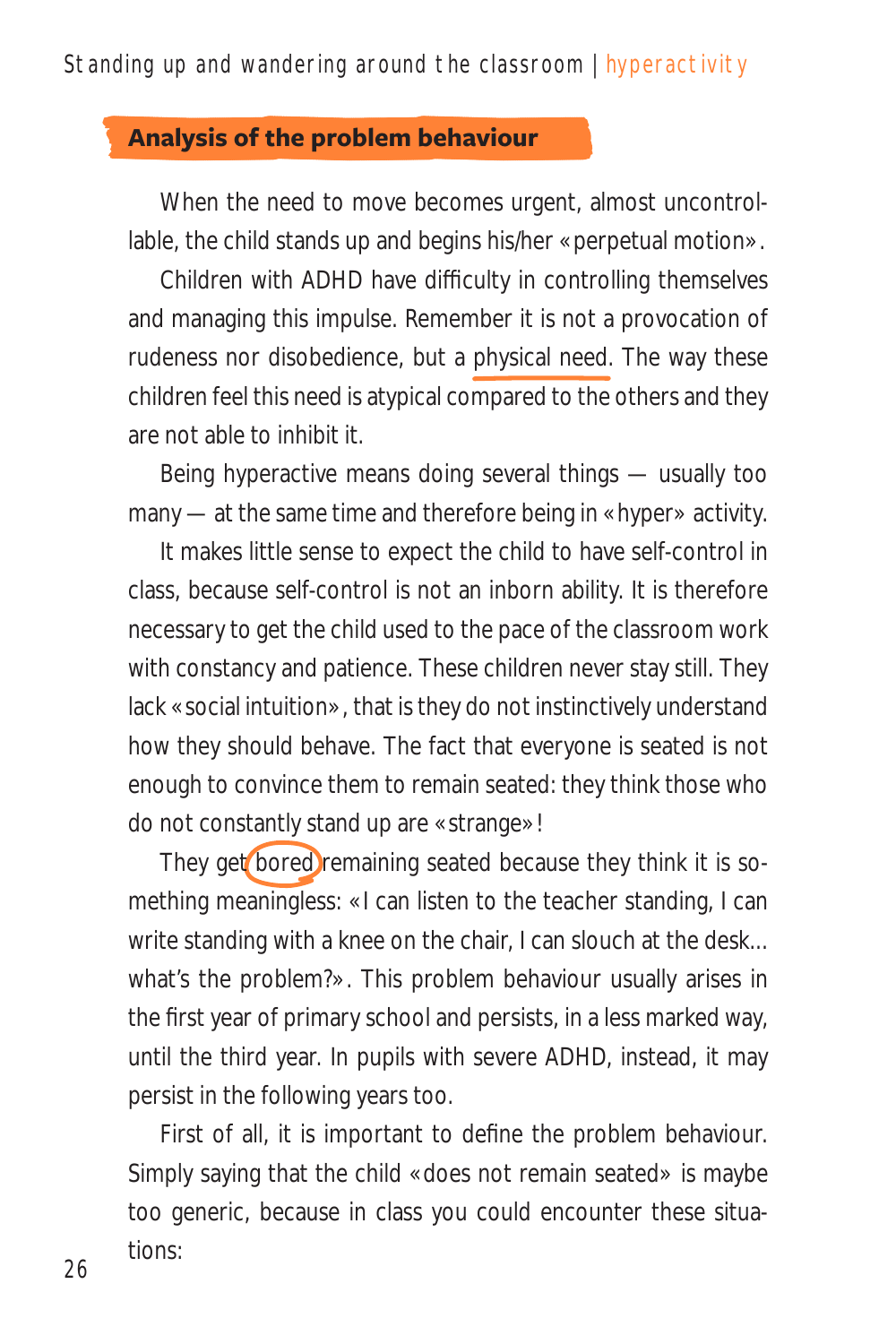## Standing up and wandering around the classroom | hyperactivity

- the child stands up frequently
- the child stands up and asks for permission to leave the classroom
- **a** the child wanders around
- $\bullet$  the child leaves the classroom without permission.

#### **How to intervene**

Give the child the following

#### Rules

- **I** can stand up from the chair, but I if I stand up I must be quiet and not disturb the others.
- **•** I can leave the classroom only with the teacher's permission.
- **I** can leave the classroom once every hour.
- **O** I can leave the classroom for the first time half an hour after the lesson has begun.
- **•** I can remain outside the classroom only for 5 minutes.

NB: Bathroom breaks are allowed once every hour, unless the child is unwell.

(Remember) these rules should be applied by all the teachers, or you will lose credibility with the child.

TEAM UP!

#### *Structure*

- **•** Organize the lesson alternating «classwork-breakclasswork-break-classwork-break»: classwork periods should last about 30-60 minutes (breaks included).
- Before starting classwork tell the child how long and how dicult it will be.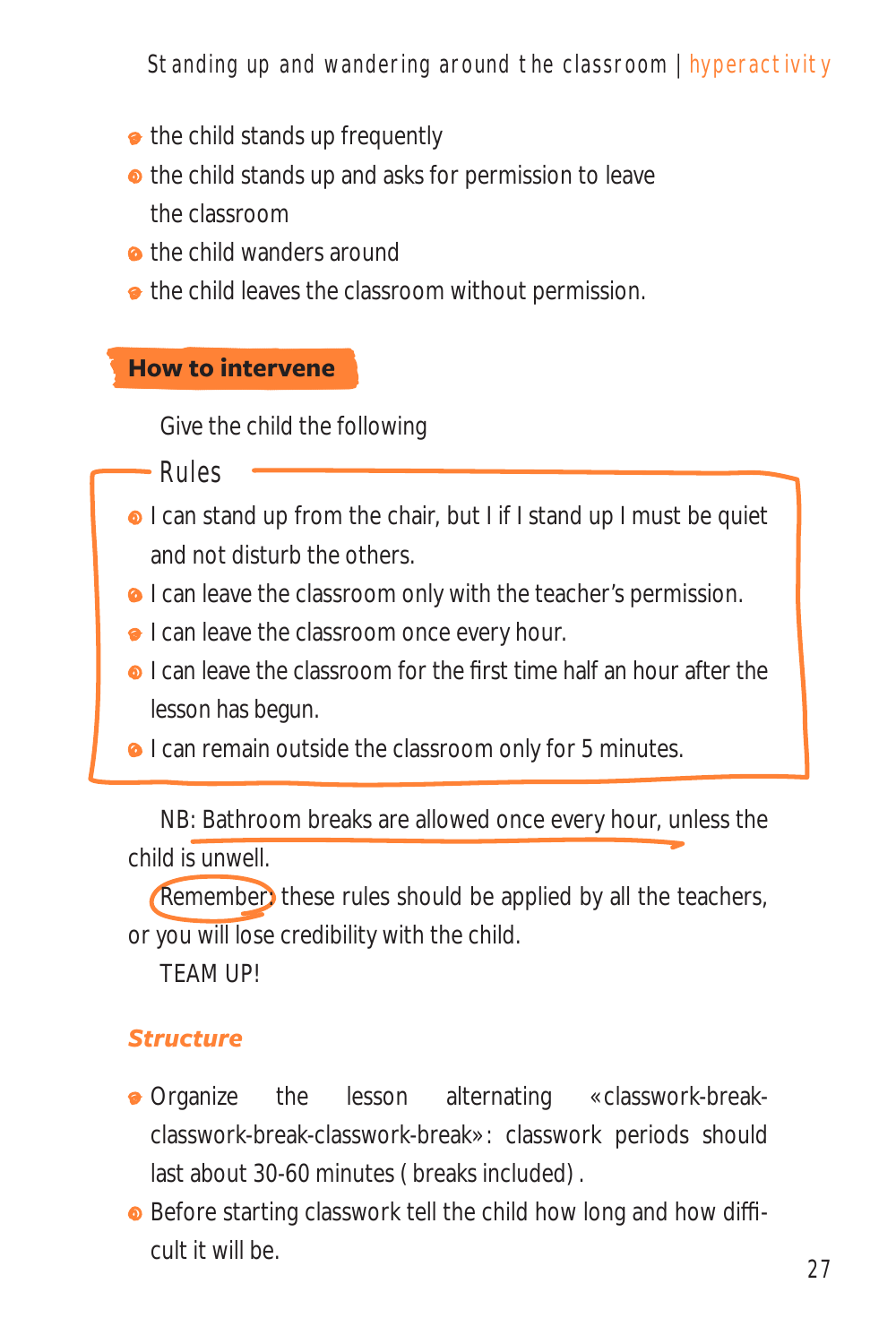## Standing up and wandering around the classroom | hyperactivity

- **•** Use sensory materials to maintain the child's attention.
- **•** Plan work breaks. It is not advisable to let the child have a break when he/she seems to be tired or becomes unmanageable: you risk that he/she «will become unmanageable» just to avoid working. (NB: the child should not ask for a break, but you have to understand when he/she needs to stand up and have regular breaks.)
- Create a quiet corner with cushions and/or soft rugs (Ch. 2).
- **•** Use a timer or an hourglass to mark time.

| <b>BLACK DOT</b> | if the child stands up and wanders around<br>the class more than 5 times in a lesson            |
|------------------|-------------------------------------------------------------------------------------------------|
| <b>RED DOT</b>   | if the child stands up, wanders around the<br>class and needs to be scolded at least 3<br>times |
| YELLOW DOT       | if the child stands up and has trouble<br>sitting down again without being scolded              |
| <b>GREEN DOT</b> | if the child stands up briefly and then sits<br>down again without being scolded                |

# *Monitoring*

### *Reinforcement*

Remember positive social reinforcement at the end of a break, when the child starts working again and at the end of each lesson.

After 5 green dots the child may be the first in line to go to the canteen or to the yard, spend 10 minutes in the quite corner or choose a movement game to play during gym class.

No reprimands nor punishments: they would only worsen the oppositional component.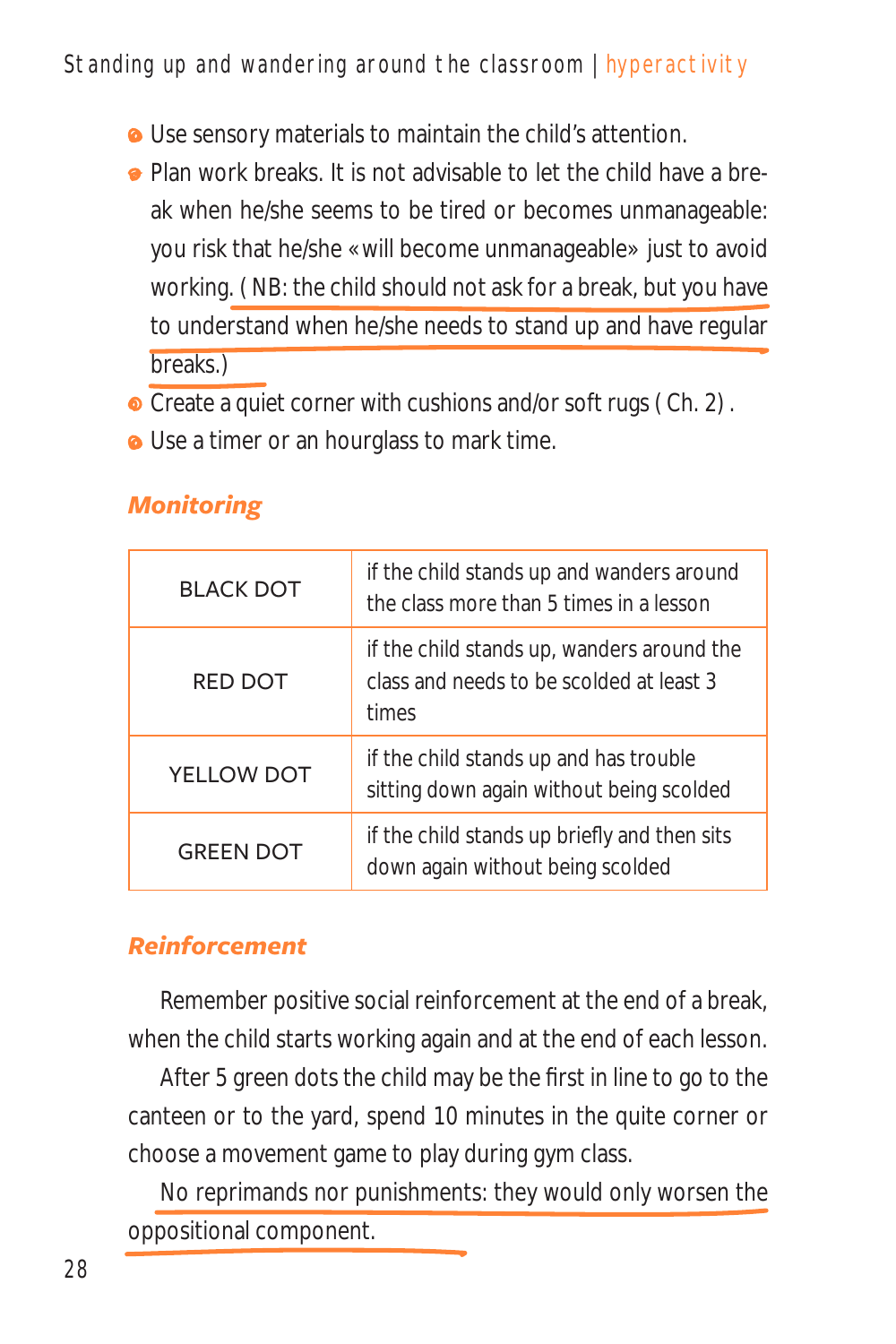#### *Educational pact*

When talking with the child's parents about what was observed and monitored in class, they will probably tell you that also at home the child has trouble remaining seated when having a meal or watching TV, that he/she never stays still and never stayed still even in nursery school.

Agree with them about the benefits of working on the self-regulation of motor impulses in situations requiring it (while having a meal, in a waiting room, on the train, on the bus, in the classroom, at the desk, in church if practicing, etc.) and propose to use also at home the method of positive reinforcements and collecting dots with interesting and motivating rewards.

#### **The expert's advice**

Even if you are tired because of their motor restlessness, which is often not limited to the time spent in the classroom but also arises in the canteen, at recess, etc., try to not «leave the relationship» but rather to increase your authority, without screaming and scolding the child.

- $\bullet$  Do not force the child to remain seated or he/she will hate you.
- NEVER let the child hate you.
- Before being caring be authoritative, but never authoritarian.
- Do not impose useless prohibitions (for example, forbidding him/her to stand up): teach social appropriate behaviours and those that are inappropriate and unacceptable.
- **o** In this case it is useless to write the child up: the child would do anything to hide it from his/her parents and you would therefore reinforce a negative behaviour.